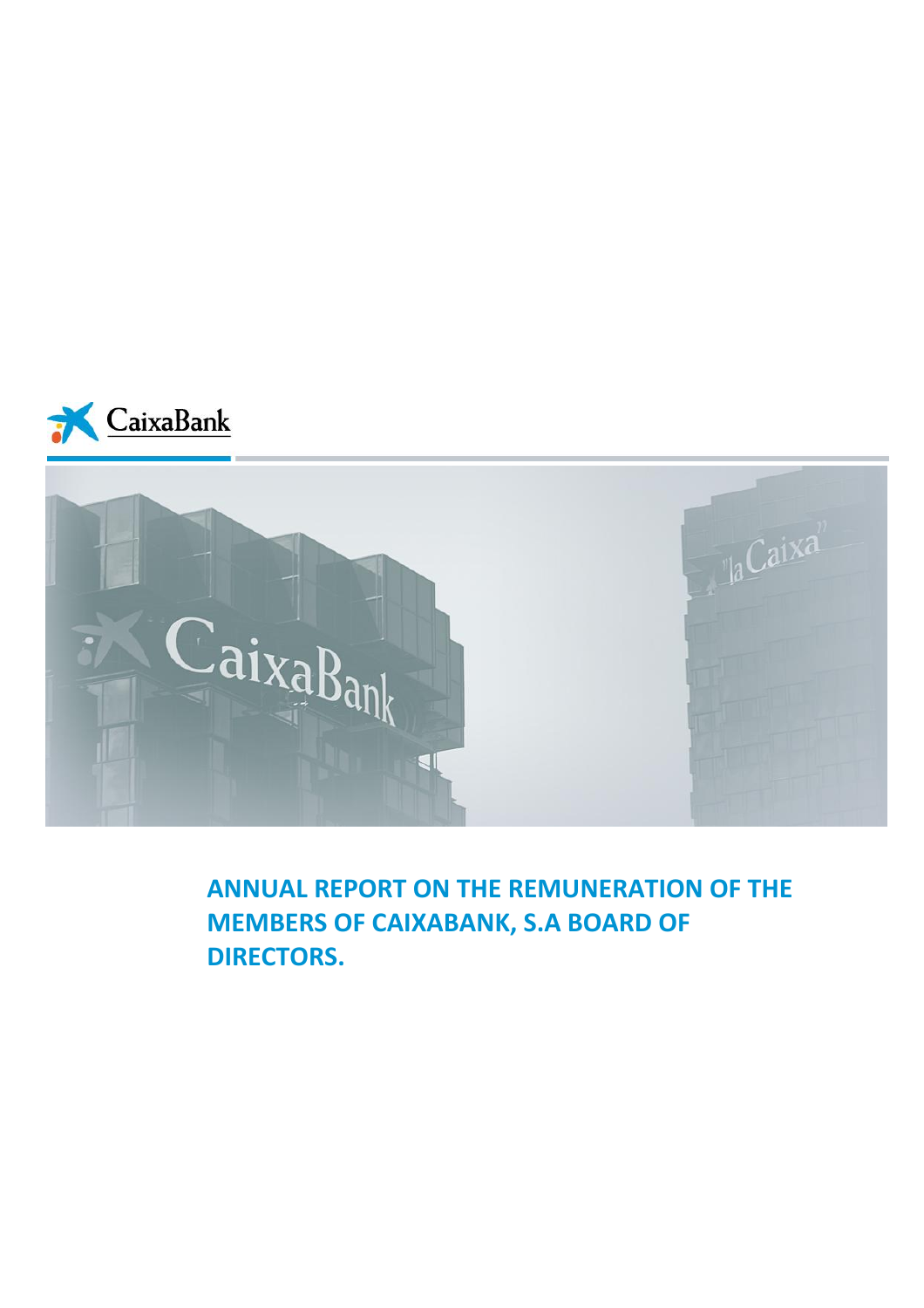

# **Purpose of the report**

This report, prepared on the proposal of the Appointments and Remuneration Committee, presents the remuneration policy adopted by CaixaBank, S.A. for members of the company's Board of Directors, in adherence to the principles of transparency and information.

This report includes the general principles applicable to Directors' remuneration, the remuneration structure established in the corporate documentation, the Company's remuneration policy for the year in course and a global summary of how the remuneration policy was applied in 2011, with a breakdown of individual directors' remuneration.

Pursuant to the provision of article 61 ter of Securities Market Law, this report shall be published and submitted to an advisory vote at the General Shareholders' Meeting as a separate point on agenda .

# **General principles of the Directors' Remuneration Policy**

CaixaBank, S.A's remuneration policy has been developed in accordance with its By-laws and the Regulation of the Board of Directors.

Pursuant to article 4.3 b) of the Regulation, the Board of Directors in full is responsible for approving, within the system called for in the by-laws, directors' remuneration and, in the case of executive directors, the additional consideration for their management duties and other contract conditions.

According to article 14 of this Regulation, the Appointments and Remuneration Committee shall propose to the Board of Directors the system and amount of annual remuneration of directors, the individual remuneration of executive directors and the further conditions of their contracts.

Article 23 of the Board of Directors Regulation establishes the principles on which remuneration of the Directors of CaixaBank, S.A. shall be set:

The Board of Directors will strive to ensure that remuneration is moderate and commensurate with market conditions.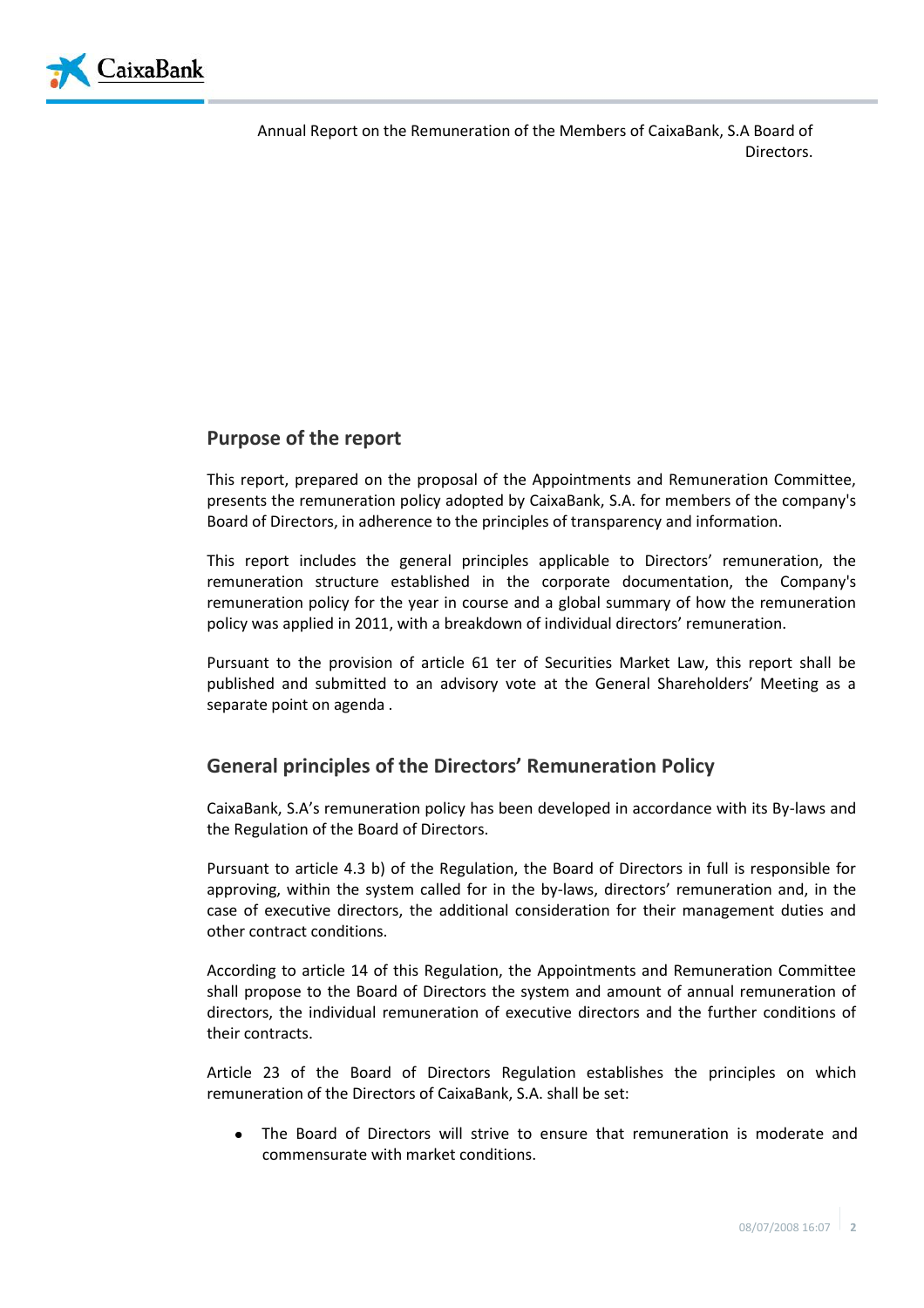

- In particular, the Board of Directors will adopt all measures within its means to ensure that remuneration of external Directors, including any remuneration they receive as members of the Committees, conforms to the following guidelines:
	- o External directors must be remunerated according to their effective dedication; and
	- o The amount of external Directors' remuneration must be calculated such that it offers incentives for dedication without undermining their independence.

### **Structure of the remuneration system**

The remuneration of Directors, as established in the corporate By-laws and Regulation of the Board of Directors, shall be in line with the basic rules governing director remuneration set down in article 218 of the Corporate Enterprise Act.

Therefore, article 34 of the By-laws states that the Board of Directors will receive as annual remuneration of a share of consolidated profit, net of general expenses, interest, tax and other amounts allocated to writedowns and D&A and after a 4% dividend has been paid out to shareholders.

Directors carrying executive duties will also receive remuneration for these duties which may be either a fixed amount, a variable amount in addition to incentive schemes and benefits which may include pension plans and insurance and, where appropriate, social security payments. In the event of departure not caused by a breach of their functions, directors may be entitled to compensation.

Additionally, with prior approval from the Annual General Meeting, directors may receive compensation in the form of company shares or shares in another publicly traded group company, options or other share-based instruments.

#### **2011 remuneration policy**

The remuneration policy for 2011 is line with the general principles of the afore-mentioned directors' remuneration policy.

Specifically, at its meeting on February 24, 2011, the Board of Directors approved the proposal submitted by the Appointments and Remuneration Committee to maintain the remuneration agreed for 2010 for all Directors and Committee members, which was determined as follows:

- (i)  $\epsilon$ 90,000 p.a. to be paid to each member of the Board of Directors.
- (ii)  $\epsilon$ 30,000 p.a. to be paid to each member of the Executive Committee, the Audit and Control Committee and the Appointments and Remuneration Committee.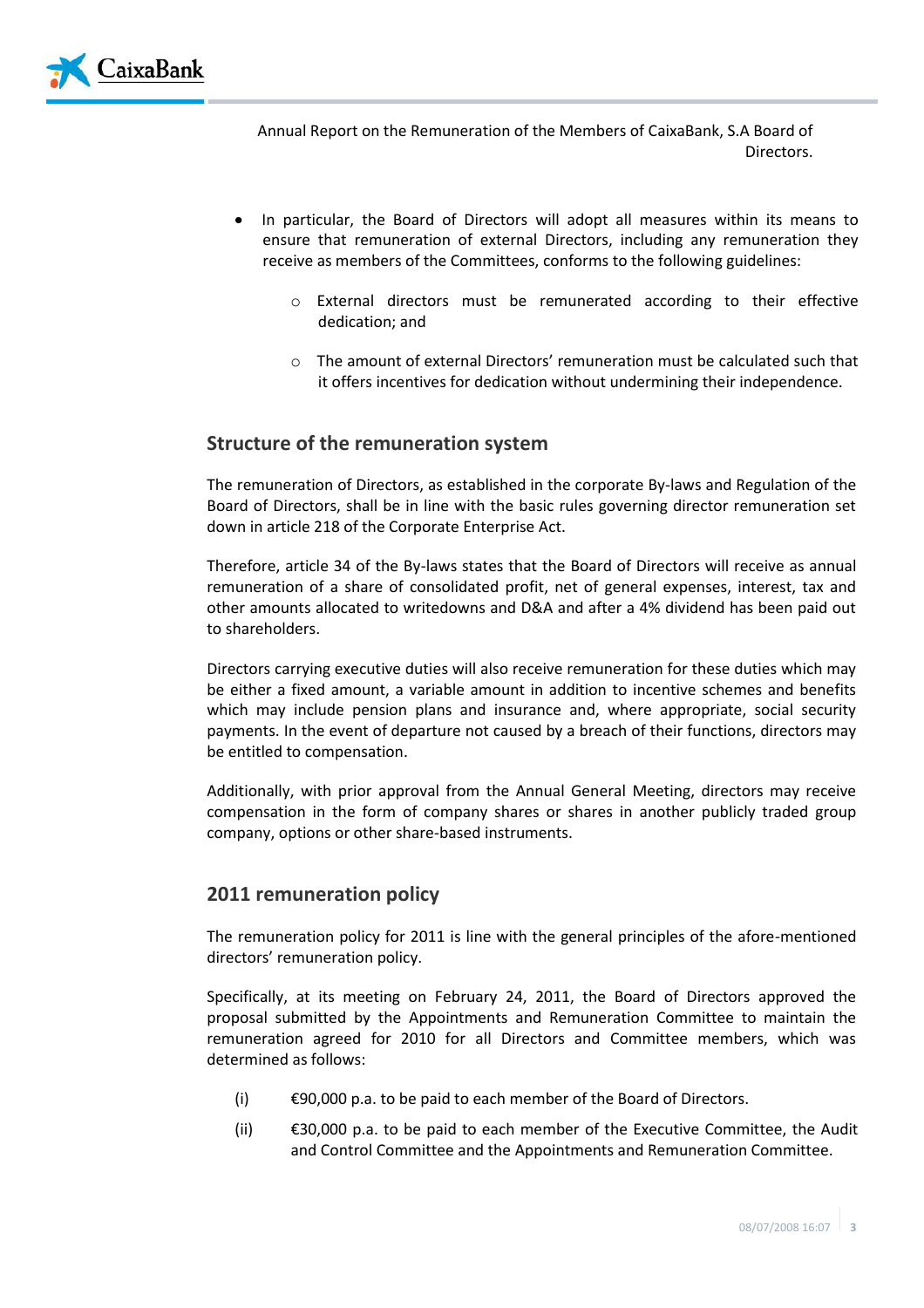

(iii) The remuneration indicated in points (i) and (ii) above is not conditional on attendance at meetings.

The Board resolved to maintain remuneration payable in 2011 to the Chairman of the Board of Directors, in accordance with the proposal of the Appointments and Remuneration Committee approved today, at 2010 levels, consisting of an amount of  $\epsilon$ 1,000,000 p.a. in addition to the remuneration paid to him as a member of the Board of Directors of the Company or that which he may receive as a member of any of its Committees, as indicated previously.

Additionally, the Board agreed that the amounts established should be subject to revision during the year once the reorganization being carried out in the "la Caixa" Group had been completed. Following completion of the reorganization in August 2011, the amounts established in February 2011 were not revised and the remuneration to be received by Directors' in 2012 shall be set during that year.

As for remuneration of the CEO, according to the proposal of the Appointments and Remuneration Committee approved at the same meeting, it was agreed to increase remuneration in 2011, raising the fixed remuneration by 1.5% and the pension plan contribution by 2%, providing express authorization to the Chairman so that he may establish a bonus, to be reported to the Appointments and Remuneration Committee.

Thus, in relation to the reorganization of the ´la Caixa´ Group whereby CaixaBank has become the bank through which ´la Caixa´ indirectly carries on its financial activity, at its meeting of June 27, 2011, the Board of Directors approved the remuneration of the Deputy Chairman and CEO as proposed by the Appointments and Remuneration Committee, and also his contract, which was placed at the disposal of the Board members.

### **Remuneration of the Board of Directors in 2011**

On the basis of a proposal by the Appointments and Remuneration Committee, at its meeting held on February 24, 2011, the Board of Directors resolved to set 2011 remuneration for supervisory and joint decision-making duties for members of the Executive, Audit and Control and Appointments and Remuneration Committees, at the same levels as those agreed for 2010. Additional remuneration was approved for the Chairman of the Board, in recognition of his duties.

Furthermore, although according to the by-laws, directors may receive remuneration in the form of company shares or shares in or shares in another listed group company, options or other share-based instruments, at present there is no program in place allowing directors to receive remuneration in these forms. Neither were any indemnities received during the year.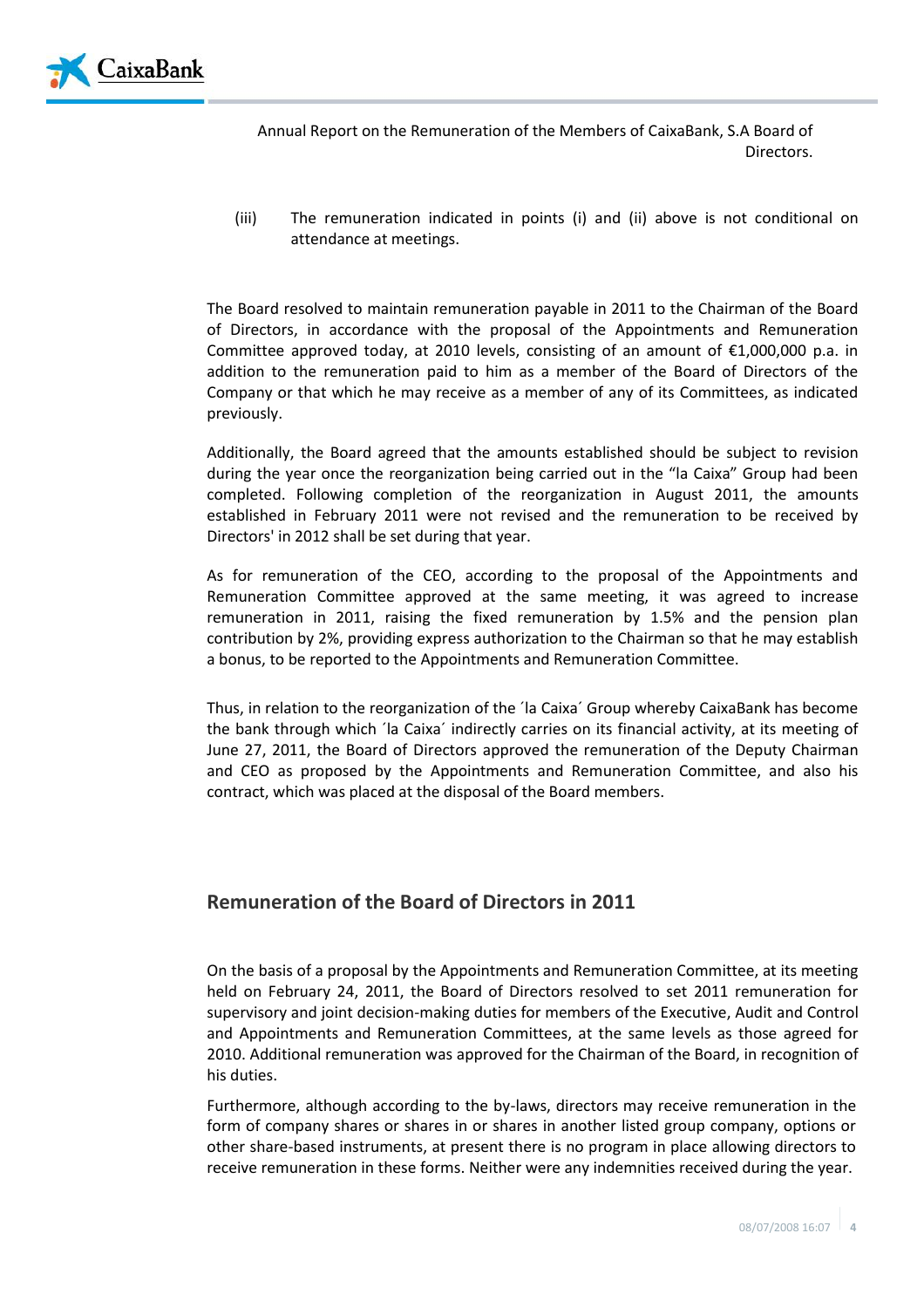

In 2011, the aggregate remuneration paid to members of the Board of Directors of CaixaBank, S.A. in their capacity as directors was €4,340,000 and €1,094,000 in their capacity as members of the boards of other Group companies.

"Group companies" are those controlled by the company. Therefore, remuneration for company directors holding directorships at other companies – listed or otherwise – in which the company owns a stake or which are not controlled by it, has not been included.

Breakdown of total remuneration by type of director - 2011:

In thousands of euros

| Type                        | <b>By company</b> | <b>By group</b> |
|-----------------------------|-------------------|-----------------|
| Executive                   | 1,618             | 94              |
| <b>External proprietary</b> | 1,923             | 1,000           |
| External independent        | 634               |                 |
| Other external directors    | 165               |                 |
| Total:                      | 4,340             | 1,094           |

Breakdown of individual remuneration paid to each director in 2011:

In thousands of euros

| <b>Director</b>                          | <b>By company</b> | <b>By group</b> |
|------------------------------------------|-------------------|-----------------|
| <b>Isidre Fainé Casas</b>                | 1,120             |                 |
| Juan María Nin Génova                    | 1,020             | 90              |
| D <sup>a</sup> , Isabel Estapé Tous      | 139               |                 |
| Salvador Gabarró Serra                   | 109               |                 |
| Dña, Susana Gallardo Torrededía          | 120               |                 |
| Javier Godó Muntañola                    | 109               | 90              |
| <b>Gonzalo Gortázar Rotaeche</b>         | 598               | 4               |
| D <sup>a</sup> , Immaculada Juan Franch  | 90                | 90              |
| David K, P, Li                           | 90                |                 |
| Juan José López Burniol                  | 75                |                 |
| D <sup>a</sup> Maria Dolors Llobet Maria | 120               | 100             |
| Jorge Mercader Miró                      | 120               | 530             |
| <b>Alain Minc</b>                        | 120               |                 |
| <b>Miquel Noguer Planas</b>              | 90                | 190             |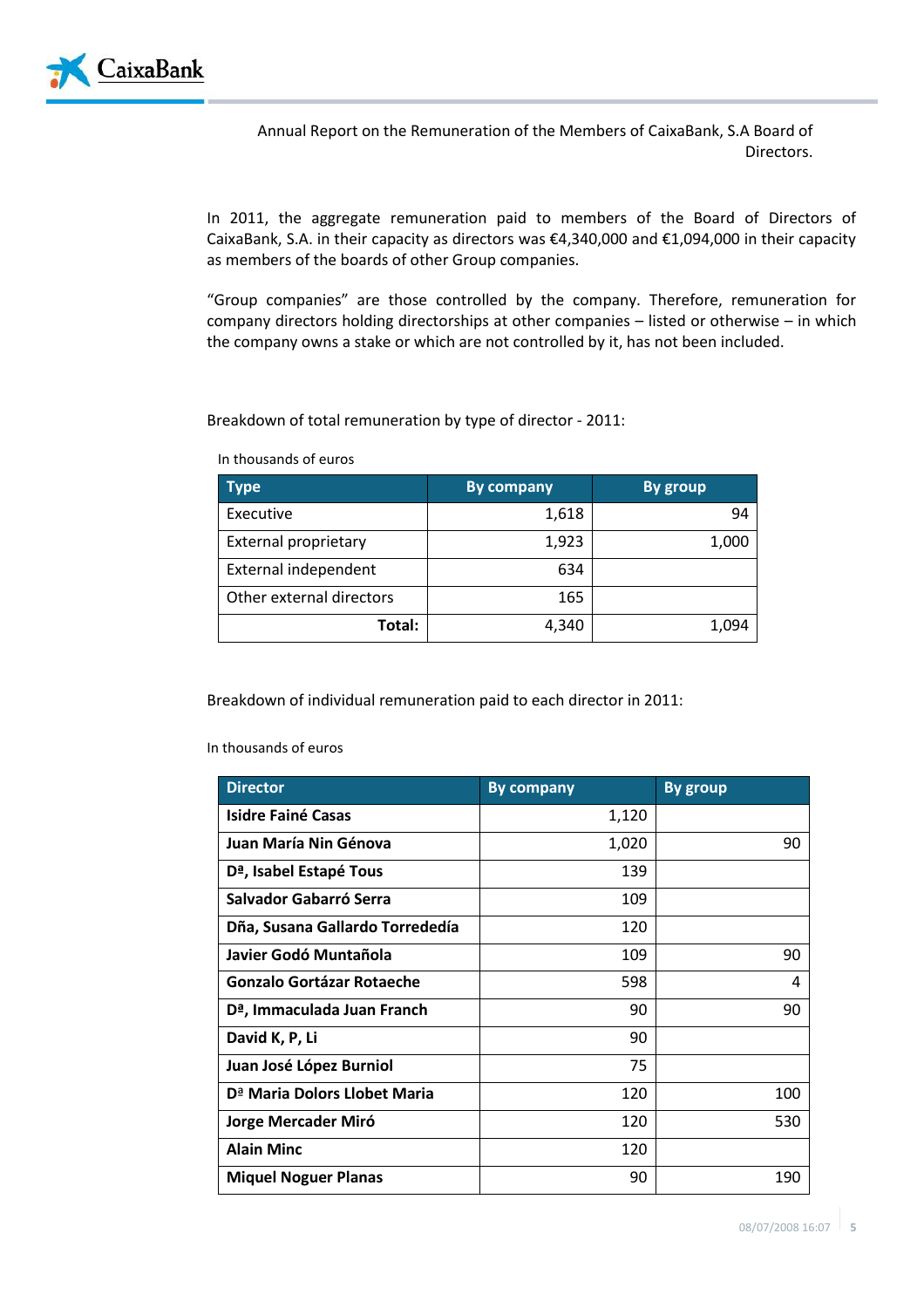

| Total                         | 4,340 | 1,094 |
|-------------------------------|-------|-------|
| <b>Xavier Vives Torrents</b>  | 120   |       |
| Carlos Slim Helú              | 75    |       |
| <b>Juan Rosell Lastortras</b> | 120   |       |
| John S, Reed                  | 15    |       |
| Leopoldo Rodés Castañé        | 90    |       |

The remuneration of directors in 2011 as reported in section B.1.11 takes the following aspects into consideration:

. On June 30, Mr. Nin became CEO of CaixaBank.

. Mr. Gortázar held the post of CEO at Criteria CaixaCorp until June 30, 2011. He tendered

his resignation from the Board of Directors of CaixaBank on December 28, 2011.

. Mr. López Burniol was appointed as director by the General Shareholders' Meeting of May 12, 2011.

. Mr. Slim resigned his directorship on November 3, 2011, and this vacancy was filled on the same date by the appointment of Mr. Reed.

. A number of changes were made to the various committees after the General Meeting of May 12, 2011. The annual remuneration per director and/or committee, however, has not been increased.

# **The Appointments and Remuneration Committee**

In all its decision-making processes, the Appointments and Remuneration Committee has been able to check all significant data against corresponding market data or those of comparable companies, taking into account the size, characteristics and activities of the Company.

Barcelona, February 23, 2012